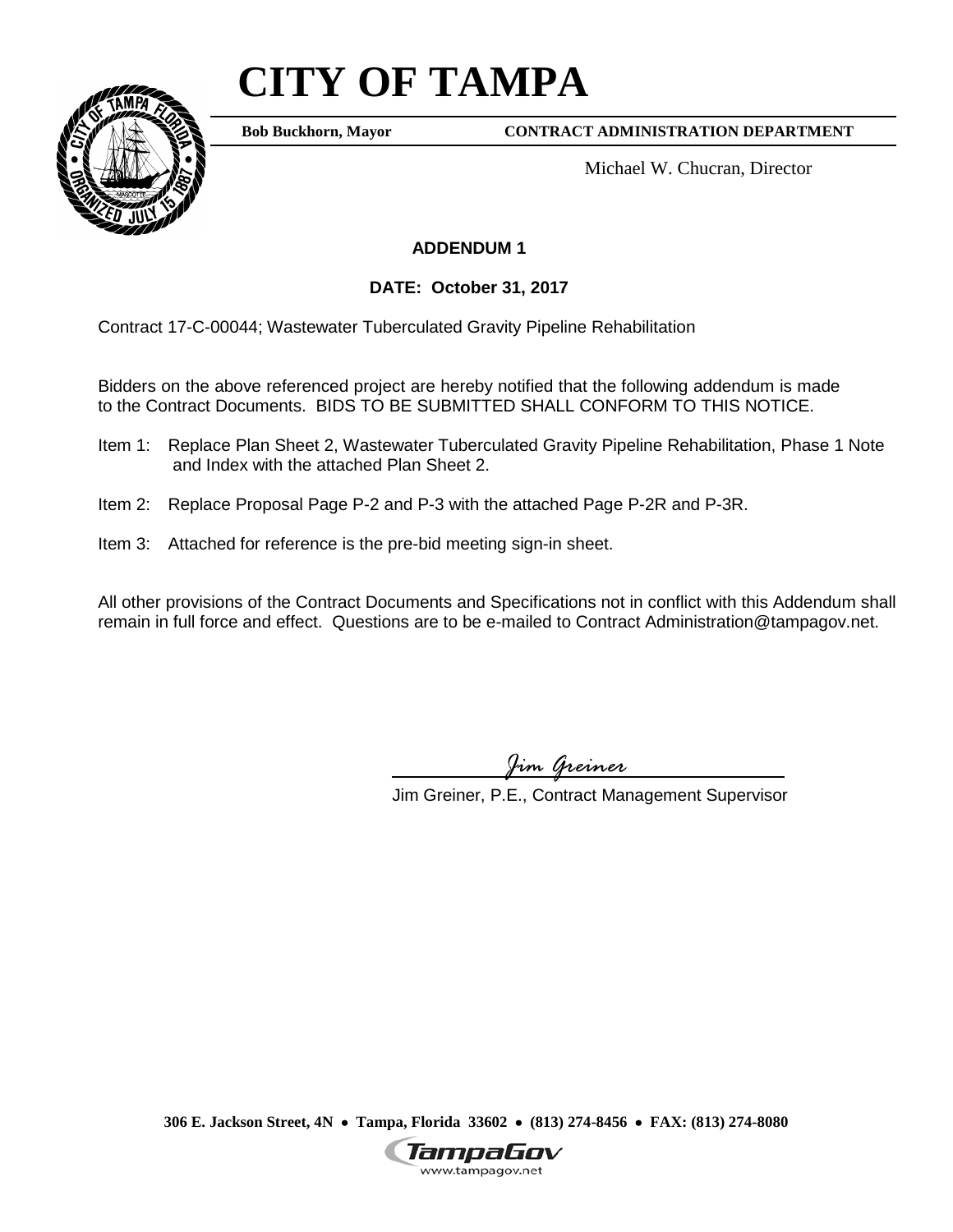## **GENERAL NOTES**

**ASSET TABLE** 

- THE SCOPE OF THIS PROJECT SHALL CONSIST OF REHABILITATION OF 8",10",12",15",18, AND 24" DIA WASTEWATER PIPELINE BY  $\mathbf{1}$ CLEANING, DETUBERCULATING, AND INSTALLATION OF CURED IN PLACE PIPE LINER AND ALL APPURTENANCE ASSOCIATED WITH COMPLETION OF THE PROJECT.
- 2. ELEVATION INFORMATION SHOWN ON THESE PLANS IS REFERENCED TO N.G.V.D. 1929 UNLESS OTHERWISE STATED.
- 3. SHEETS 57-134 ARE THE EXISTING AS-BUILTS OF THE SEWER PIPE TO BE REHABILITATED.
- 4. DURING THE MOT, CONTRACTOR MUST MAINTAIN ACCESS TO ALL DRIVEWAYS FOR THE DURATION OF THE PROJECT.
- 5. CONTRACTOR SHALL BE FULLY RESPONSIBLE FOR OBTAINING THE NECESSARY ROAD CLOSURE AND RIGHT-OF-WAY PERMITS FROM THE APPROPRIATE GOVERNMENT AGENCIES HAVING JURISDICTION OVER THE SPECIFIC ROADWAYS.
- 6. IN ORDER TO OBTAIN ROADWAY CLOSURE OR RIGHT-OF WAY PERMITS, AT MINIMUM, THE CONTRACTOR MUST SUBMIT DETAILED MAINTENANCE OF TRAFFIC (MOT) PLANS ALONG WITH APPLICATIONS TO THE APPROPRIATE AGENCY. THE MOT(S) SHALL CONFORM TO APPLICABLE FLORIDA DEPARTMENT OF TRANSPORTATION (FDOT) INDEX DRAWINGS (MOST CURRENT EDITION). THE GOVERNING AGENCIES MAY REQUIRE ADDITIONAL INFORMATION AND DICTATE SPECIFIC WORK TIMES DURING NON-PEAK TRAFFIC HOURS. REFER TO SPECIFIC PROVISIONS FOR SPECIFIC TRAFFIC CONTROL REQUIREMENTS.
- 7. CONTINUOUS SEWER SERVICE MUST BE MAINTAINED AT ALL TIMES. WORK DURING LOW FLOW PERIODS OR NIGHT WORK MAY BE<br>REQUIRED. CONTRACTOR IS RESPONSIBLE FOR MAINTAINING PRIVATE AND CITY PUMPING STATIONS AND SEWER SERVICE VIA VAC FACILITIES AS NECESSARY TO MAINTAIN SERVICE. COST FOR THIS WORK SHALL BE INCLUDED IN THE VARIOUS CONTRACT ITEMS AND NO ADDITIONAL PAYMENT WILL BE MADE.
- 8. BYPASS PUMPS SHALL BE CAPABLE OF DELIVERING 300 GPM FOR 8" DIA PIPE, 600 GPM FOR 10" DIA PIPE, 800 GPM FOR 12" DIA PIPE, 1400 GPM FOR 15" DIA PIPE, 1550 GPM FOR 18" DIA PIPE AND 2100 GPM FOR 24" DIA PIPE. THE BYPASS PUMPS SHALL BE OF THE SELF PRIMING QUITE FLOW TYPE PUMP. BYPASS PUMP NOISE SHALL STRICTLY COMPLY TO ALL LOCAL REGULATIONS AND ORDINANCES COVERING NOISE CONTROL. THIS MAY REQUIRE CONSTRUCTING SOUND ATTENUATING ENCLOSURE AROUND PUMPS. BYPASS<br>METHOD SHALL BE SUBMITTED AND APPROVED BY THE ENGINEER.
- 9. THE PROPOSED LINER THICKNESS FOR THE 8"SEWER SHALL BE 6.0 MM THICKNESS, 10"/12"/15" SEWER SHALL BE 7.5 MM THICKNESS AND 18" SEWER SHALL BE 9.0 MM THICKNESS.
- 10. CONTRACTOR SHALL RESTORE ALL LANDSCAPING, SODDING, SPRINKLER SYSTEM PIPING AND PAVEMENT THAT MAY HAVE BEEN DAMAGED DURING CONSTRUCTION TO ITS ORIGINAL CONDITION OR BETTER.
- 11. CONTRACTOR SHALL COORDINATE ALL CONSTRUCTION ACTIVITIES WITH WASTEWATER PERSONNEL AND PUMPING STATION OPERATIONS.
- 12. OSHA STANDARD EQUIPMENT SUCH AS SAFETY HARNESSES, GAS MONITORS, LOWER EXPLOSIVE LIMIT (LEL) DETECTORS, BREATHING<br>APPARATUS, ETC. SHALL BE UTILIZED WHERE THE WORK DICTATES THEIR USE.
- 13. FOR THE MANHOLES IN FDOT MAINTAINED ROADWAYS, THE CONTRACTOR SHALL NOTIFY FDOT MAINTENANCE DIVISION AT 744-6038 A<br>MINIMUM OF 48 HOURS PRIOR TO STARTING THE REHABILITATION WORK. THE CITY WILL OBTAIN THE NECESSARY RIGHT STANDARD INDEX DRAWINGS (MOST CURRENT EDITION)

|              | <b>INDEX</b>                             |  |  |  |  |  |  |
|--------------|------------------------------------------|--|--|--|--|--|--|
| SHEET NUMBER | SHEET NAME                               |  |  |  |  |  |  |
|              | COVER SHEET                              |  |  |  |  |  |  |
|              | NOTE AND INDEX                           |  |  |  |  |  |  |
|              | PROJECT LOCATIONS                        |  |  |  |  |  |  |
| $4 - 56$     | ARFA MAPS                                |  |  |  |  |  |  |
| $57 - 134$   | Wastewater Record Drawings For Reference |  |  |  |  |  |  |

RECORD DRAWINGS ARE BEING PROVIDED FOR INFORMATIONAL PURPOSES ONLY AND ARE NOT INTENDED TO SHOW ADDITIONAL WORK FOR THIS CONTRACT. THE CITY DOES NOT GUARANTEE THE ACCURACY OF THE RECORD DRAWINGS.

| <b>UPSTREAM</b><br>MANHOLE | DOWNSTREAM<br>MANHOLE | PIPE<br>SEGMENT | RECORD<br><b>DRAWING</b><br><b>NUMBER</b> | DIAMETER | LENGTH |
|----------------------------|-----------------------|-----------------|-------------------------------------------|----------|--------|
| 242198                     | 242199                | 270875          | 063-019                                   | 8        | 336    |
| 260443                     | 260444                | 271467          | 086-016                                   | 24       | 29     |
| 261859                     | 261839                | 271491          | 116-006,<br>309-038                       | 15       | 284    |
| 261354                     | 261355                | 272788          | 041-008                                   | 18       | 31     |
| 261356                     | 261357                | 272790          | 041-008                                   | 18       | 210    |
| 261096                     | 261099                | 273182          | 125-022                                   | 18       | 267    |
| 244931                     | 244930                | 273547          | 156-024                                   | 18       | 165    |
| 242328                     | 242003                | 273819          | 063-018                                   | 8        | 350    |
| 242091                     | 244609                | 276577          | <b>NO ASBUILT</b>                         | 8        | 164    |
| 258080                     | 245021                | 277038          | 014-016,<br>#014-019B                     | 8        | 37     |
| 2880070                    | 253369                | 2911376         | 217-003                                   | 8        | 175    |
| 258608                     | 258609                | 275758          | 099-007                                   | 10       | 81     |
| 258336                     | 243571                | 276155          | 126-043                                   | 8        | 65     |
| 242412                     | 242134                | 273889          | 004-008                                   | 8        | 330    |
| 250222                     | 250221                | 275072          | <b>NO ASBUILT</b>                         | 12       | 281    |
| 250221                     | 249944                | 275073          | <b>NO ASBUILT</b>                         | 12       | 78     |
| 250153                     | 249944                | 275074          | <b>NO ASBUILT</b>                         | 12       | 423    |
| 250223                     | 250222                | 275076          | <b>NO ASBUILT</b>                         | 8        | 338    |
| 256497                     | 3105336               | 280290          | 100-001                                   | 10       | 41     |
| 256494                     | 256496                | 280318          | 175-024                                   | 8        | 97     |
| 255425                     | 255424                | 280480          | 117-022                                   | 8        | 329    |
|                            |                       | 278955          |                                           |          |        |
| 256364                     | 256365                |                 | 076-003                                   | 8        | 317    |
| 242908                     | 2858916               | 279847          | <b>NO ASBUILT</b>                         | 12       | 275    |
| 253144                     | 253143                | 278641          | 022-035                                   | 10       | 295    |
| 256636                     | 256637                | 278127          | 009-003B                                  | 8        | 25     |
| 256736                     | 256745                | 278168          | 085-017                                   | 8        | 315    |
| 244971                     | 244970                | 282210          | 022-038                                   | 8        | 364    |
| 251860                     | 251863                | 282990          | 022-041B                                  | 8        | 260    |
| 250718                     | 250722                | 283430          | <b>NO ASBUILT</b>                         | 8        | 365    |
| 245431                     | 245422                | 282140          | 138-044                                   | 18       | 270    |
| 253369                     | 253370                | 281265          | 217-003                                   | 8        | 276    |
| 253370                     | 253371                | 281266          | 217-003                                   | 8        | 16     |
| 253288                     | 253287                | 280991          | 014-033                                   | 8        | 216    |
| 248945                     | 245104                | 286917          | 122-025                                   | 12       | 32     |
| 265039                     | 265038                | 286229          | 116-009                                   | 10       | 140    |
| 265042                     | 265041                | 286232          | 116-010                                   | 10       | 339    |
| 265146                     | 265058                | 286239          | 110-018                                   | 8        | 174    |
| 246040                     | 247894                | 286654          | 120-023                                   | 10       | 336    |
| 246042                     | 246041                | 286656          | 120-023                                   | 8        | 32     |
| 246043                     | 246042                | 286657          | 120-023                                   | 8        | 307    |
| 246044                     | 246043                | 286658          | 120-023                                   | 8        | 96     |
| 242766                     | 242767                | 286721          | 038-027                                   | 24       | 328    |
| 245117                     | 245118                | 286744          | 122-024                                   | 18       | 231    |
| 3046439                    | 265062                | 286144          | 110-020,<br>#2013-001                     | 8        | 58     |
| 265122                     | 265060                | 286146          | 122-012,<br>110-019                       | 8        | 402    |
| 265160                     | 265159                | 286165          | 110-003,<br>#110-016                      | 15       | 353    |
|                            |                       | 284890          |                                           | 15       | 300    |
| 257016                     | 257017                |                 | 024-014                                   |          |        |
| 265904                     | 3081433               | 289917          | 128-037                                   | 12       | 59     |
| 265573                     | 265572                | 288647          | 117-025                                   | 8        | 40     |
| 248738                     | 248739                | 293690          | 114-019                                   | 8        | 144    |
| 269062                     | 269063                | 293272          | 002-011                                   | 8        | 123    |
| 270508                     | 270509                | 293040          | 2013-103,<br>2013-106                     | 8        | 401    |
| 269536                     | 269535                | 291904          | 004-050                                   | 18       | 329    |

|                                                                     | INo. | <b>DATE</b>     | <b>REVISIONS</b>             | DES: MS           | ΩŤ                                                                 | WASTEW |
|---------------------------------------------------------------------|------|-----------------|------------------------------|-------------------|--------------------------------------------------------------------|--------|
|                                                                     |      | $10.19.2017$ J. | <u> ∠∆</u> added asset table | DRN: MS/JG        | $\bigcap$ $\bigcap$ <sup><math>\bigcap</math></sup><br>$A M_{D_A}$ | PIPEL. |
| JACINTO CARLOS FERRAS, P.E. $\#49454$   2  <br>DESIGN DIVISION HEAD |      |                 |                              | CKD:              | WASTEWATER DEPARTMENT                                              |        |
| WASTEWATER DEPARTMENT                                               |      |                 |                              | $1$ DATE: 9/28/17 |                                                                    |        |

#### 269537 26953 26954 26954 26951 26951 26955 26780 24717 24605

 $\wedge$ 

24699 24508 26791

255498 260504

26513 282745 24221

26504 26505 244588

24647

# BXXX-XXX

| <b>UPSTREAM</b><br>MANHOLE | <b>DOWNSTREAM</b><br>MANHOLE | <b>PIPE</b><br><b>SEGMENT</b> | RECORD<br><b>DRAWING</b><br><b>NUMBER</b> | <b>DIAMETER</b> | LENGTH |
|----------------------------|------------------------------|-------------------------------|-------------------------------------------|-----------------|--------|
| 269537                     | 269536                       |                               | 004-050                                   | 10              | 332    |
| 269538                     | 269537                       |                               | 004-050                                   | 10              | 318    |
| 269544                     | 269519                       | 291911                        | 142-039                                   | 8               | 385    |
| 269546                     | 269544                       | 291913                        | 142-039                                   | 8               | 385    |
| 269510                     | 269580                       | 291928                        | 070-013                                   | 8               | 305    |
| 269513                     | 269512                       | 291931                        | 070-013                                   | 8               | 232    |
| 269559                     | 269560                       | 291964                        | 070-046                                   | 8               | 151    |
| 267802                     | 267803                       | 291199                        | <b>NO ASBUILT</b>                         | 12              | 460    |
| 247172                     | 247173                       | 295691                        | 066-044                                   | 8               | 34     |
| 246057                     | 246059                       | 296765                        | 140-011                                   | 12              | 242    |
| 249564                     | 3051055                      | 294926                        | 003-038                                   | 18              | 257    |
| 249464                     | 249465                       | 294988                        | 044-010                                   | 8               | 242    |
| 249441                     | 249442                       | 294893                        | 005-016                                   | 18              | 435    |
| 249439                     | 249441                       | 294894                        | 005-016                                   | 18              | 425    |
| 250721                     | 250720                       | 295259                        | 136-038                                   | 10              | 224    |
| 250725                     | 250726                       | 295263                        | B066-118                                  | 15              | 37     |
| 244612                     | 244645                       | 294231                        | 051-021                                   | 8               | 85     |
| 248092                     | 248093                       | 1335056                       | 013-013,<br>#123-023,<br>#123-022         | 8               | 364    |
| 1335560                    | 242187                       | 1335562                       | 063-020.<br>#2015-055                     | 8               | 38     |
| 247219                     | 247209                       | 297623                        | 013-014.<br>#033-034                      | 8               | 220    |
| 246990                     | 246989                       | 297291                        | <b>NO ASBUILT</b>                         | 8               | 331    |
| 245080                     | 245079                       | 297349                        | 021-031                                   | 8               | 28     |
| 267913                     | 1984440                      | 1929464                       | B030-015                                  | 12              | 337    |
| 257969                     | 1936129                      | 1936127                       | 119-015.<br>#327-006                      | 8               | 185    |
| 2874692                    | 1930106                      | 2874693                       | 117-029A                                  | 8               | 319    |
| 255498                     | 2874692                      | 2874694                       | 117-029A                                  | 8               | 67     |
| 260504                     | 260505                       | 1994412                       | 086-017                                   | 15              | 329    |
| 265133                     | 265059                       | 2813180                       | 127-022.<br>110-019                       | 8               | 426    |
| 2827459                    | 2827460                      | 2827461                       | 056-016                                   | 8               | 166    |
| 242219                     | 2897261                      | 2897263                       | 063-026                                   | 8               | 116    |
| 265041                     | 265039                       | 3046411                       | 116-009,<br>#116-010                      | 10              | 495    |
| 265054                     | 265052                       | 3046437                       | 110-017                                   | 10              | 315    |
| 244588                     | 242084                       | 3046641                       | <b>NO ASBUILT</b>                         | 8               | 284    |
| 246471                     | 246487                       | 296151                        | 091-009.<br>091-010                       | 24              | २२२    |

#### ATER TUBERCULATED GRAVITY | W.O. 1001185 **SHEET** INE REHABILITATION, PHASE I  $\overline{2}$ NOTE AND INDEX OF 134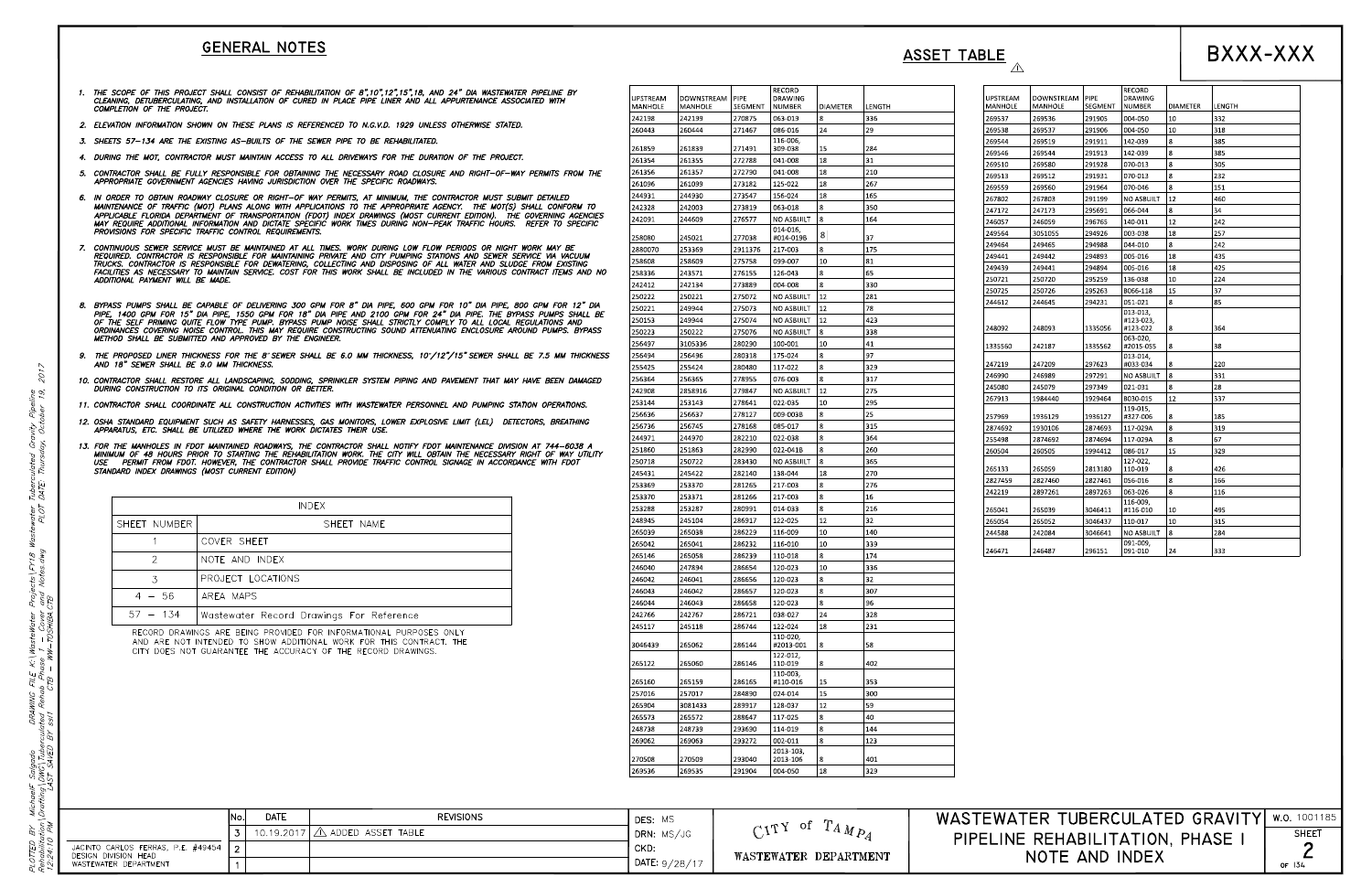| Item No.  | Description                                                                     | Unit                                                                                        | Approx.<br>Quantity | Unit Price in Words                     | <b>Unit Price</b> | <b>Total Computed Price</b> |
|-----------|---------------------------------------------------------------------------------|---------------------------------------------------------------------------------------------|---------------------|-----------------------------------------|-------------------|-----------------------------|
|           |                                                                                 |                                                                                             |                     |                                         |                   |                             |
| 100       | Contingency                                                                     | <b>LS</b>                                                                                   |                     | One Hundred Thousand Dollars & No Cents | 100,000.00 \$     | 100,000.00                  |
| 102       | <b>MOT</b>                                                                      | <b>LS</b>                                                                                   |                     |                                         |                   |                             |
| 0408.2360 | Cured in Place Pipe for 8" Dia. Gravity Sewer (.236 inch thick)                 | LF                                                                                          | 10,940              |                                         |                   |                             |
| 0410.2950 | Cured in Place Pipe for 10" Dia. Gravity Sewer (.295 inch thick)                | LF                                                                                          | 2,922               |                                         |                   |                             |
| 0412.2950 | Cured in Place Pipe for 12" Dia. Gravity Sewer (.295 inch thick)                | LF                                                                                          | 1,748               |                                         |                   |                             |
| 0415.2950 | Cured in Place Pipe for 15" Dia. Gravity Sewer (.295 inch thick)                | LF                                                                                          | 1,309               |                                         |                   |                             |
| 0418.3540 | Cured in Place Pipe for 18" Dia. Gravity Sewer (.354 inch thick)                | LF                                                                                          | 2,614               |                                         |                   |                             |
| 0424.4720 | Cured in Place Pipe for 24" Dia. Gravity Sewer (.472 inch thick)                | LF                                                                                          | 690                 |                                         |                   |                             |
| 0621.08   | Cleaning & Inspection of Tuberculated Cast Iron or Ductile Iron Sewer, 8" Dia.  | LF                                                                                          | 4033                |                                         |                   |                             |
| 0621.10   | Cleaning & Inspection of Tuberculated Cast Iron or Ductile Iron Sewer, 10" Dia. | $\mathsf{LF}% _{0}\left( \mathcal{N}\right) \equiv\mathsf{LF}_{0}\left( \mathcal{N}\right)$ | 1700                |                                         |                   |                             |
| 0621.12   | Cleaning & Inspection of Tuberculated Cast Iron or Ductile Iron Sewer, 12" Dia. | LF                                                                                          | 1,066               |                                         |                   |                             |
| 0621.15   | Cleaning & Inspection of Tuberculated Cast Iron or Ductile Iron Sewer, 15" Dia. | LF                                                                                          | 300                 |                                         |                   |                             |
| 0621.18   | Cleaning & Inspection of Tuberculated Cast Iron or Ductile Iron Sewer, 18" Dia. | $\mathsf{LF}% _{0}\left( \mathcal{N}\right) \equiv\mathsf{LF}_{0}\left( \mathcal{N}\right)$ | 690                 |                                         |                   |                             |
| 0621.24   | Cleaning & Inspection of Tuberculated Cast Iron or Ductile Iron Sewer, 24" Dia. | LF                                                                                          | 140                 |                                         |                   |                             |
| 0601.08   | Hydraulic Cleaning & Inspection of 8" Dia. Gravity Sewer                        | $\mathsf{LF}% _{0}\left( \mathcal{N}\right) \equiv\mathsf{LF}_{0}\left( \mathcal{N}\right)$ | 6,907               |                                         |                   |                             |
| 0601.10   | Hydraulic Cleaning & Inspection of 10" Dia. Gravity Sewer                       | LF                                                                                          | 1,222               |                                         |                   |                             |
| 0601.12   | Hydraulic Cleaning & Inspection of 12" Dia. Gravity Sewer                       | LF                                                                                          | 682                 |                                         |                   |                             |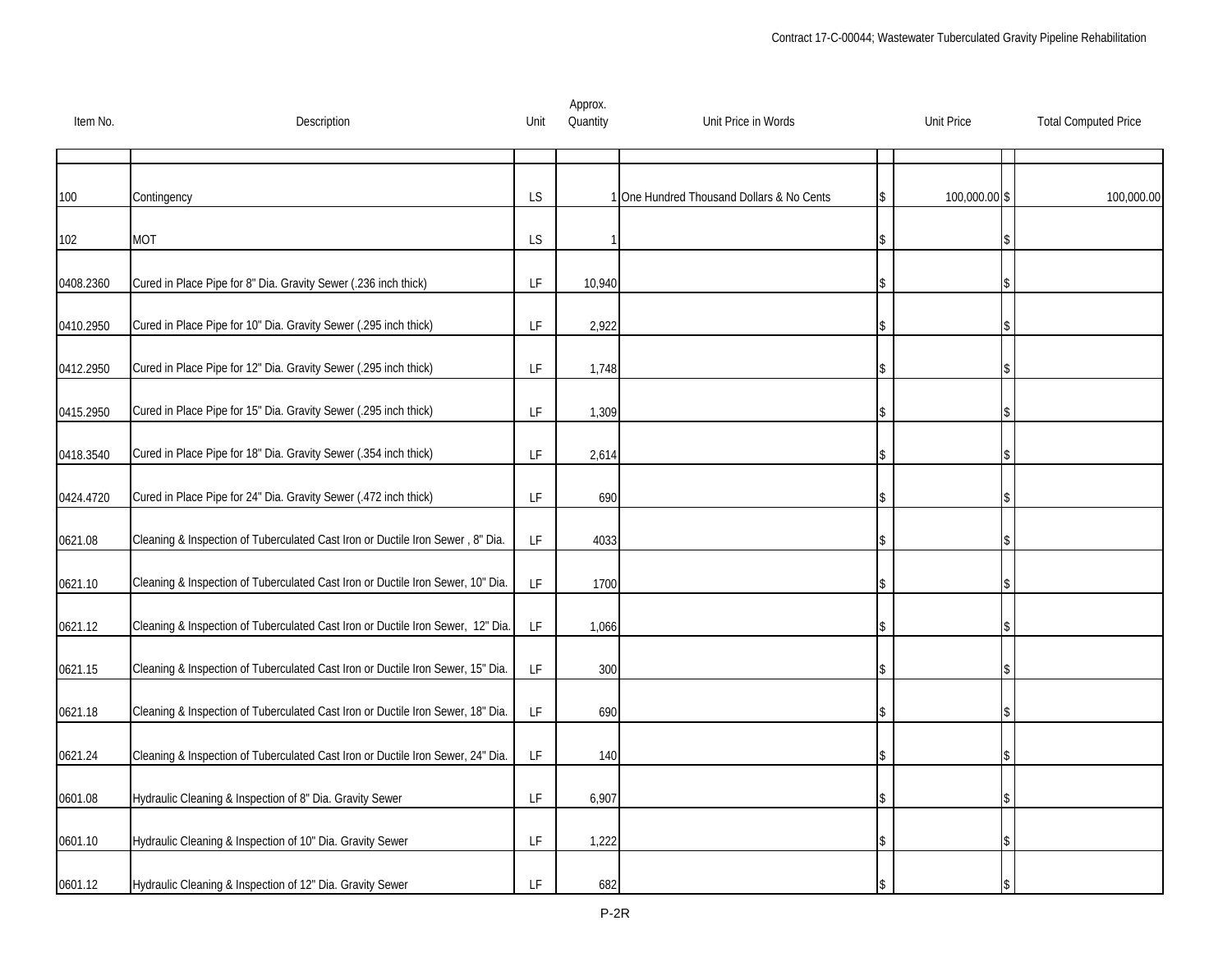| Item No. | Description                                               | Unit                                                                                        | Approx.<br>Quantity | Unit Price in Words | <b>Unit Price</b> | <b>Total Computed Price</b> |
|----------|-----------------------------------------------------------|---------------------------------------------------------------------------------------------|---------------------|---------------------|-------------------|-----------------------------|
|          |                                                           |                                                                                             |                     |                     |                   |                             |
| 0601.15  | Hydraulic Cleaning & Inspection of 15" Dia. Gravity Sewer | LF                                                                                          | 1009                |                     |                   |                             |
| 0601.18  | Hydraulic Cleaning & Inspection of 18" Dia. Gravity Sewer | LF.                                                                                         | 1924                |                     |                   |                             |
| 0601.24  | Hydraulic Cleaning & Inspection of 24" Dia. Gravity Sewer | LF                                                                                          | 550                 |                     |                   |                             |
| 9000     | Sewer Bypass with Tanker Truck                            | E.D                                                                                         | 10                  |                     |                   |                             |
| 0700     | Disposal of Debris                                        | <b>CY</b>                                                                                   | 50                  |                     |                   |                             |
| 9050.08  | Sewage Bypass Pumping for 8" Dia. Sewer                   | LF.                                                                                         | 10,940              |                     |                   |                             |
| 9050.10  | Sewage Bypass Pumping for 10" Dia. Sewer                  | LF                                                                                          | 2922                |                     |                   |                             |
| 9050.12  | Sewage Bypass Pumping for 12" Dia. Sewer                  | $\mathsf{LF}% _{0}\left( \mathcal{N}\right) \equiv\mathsf{LF}_{0}\left( \mathcal{N}\right)$ | 1670                |                     |                   |                             |
| 9050.15  | Sewage Bypass Pumping for 15" Dia. Sewer                  | LF                                                                                          | 1309                |                     |                   |                             |
| 9050.18  | Sewage Bypass Pumping for 18" Dia. Sewer                  | LF                                                                                          | 2614                |                     |                   |                             |
| 9050.24  | Sewage Bypass Pumping for 24" Dia. Sewer                  | LF                                                                                          | 690                 |                     |                   |                             |
| 2050     | <b>Reconnect Service Connections</b>                      | EA                                                                                          | 211                 |                     |                   |                             |
|          |                                                           |                                                                                             |                     |                     | <b>TOTAL</b>      | \$                          |
|          |                                                           |                                                                                             |                     |                     |                   |                             |
|          |                                                           |                                                                                             |                     |                     |                   |                             |